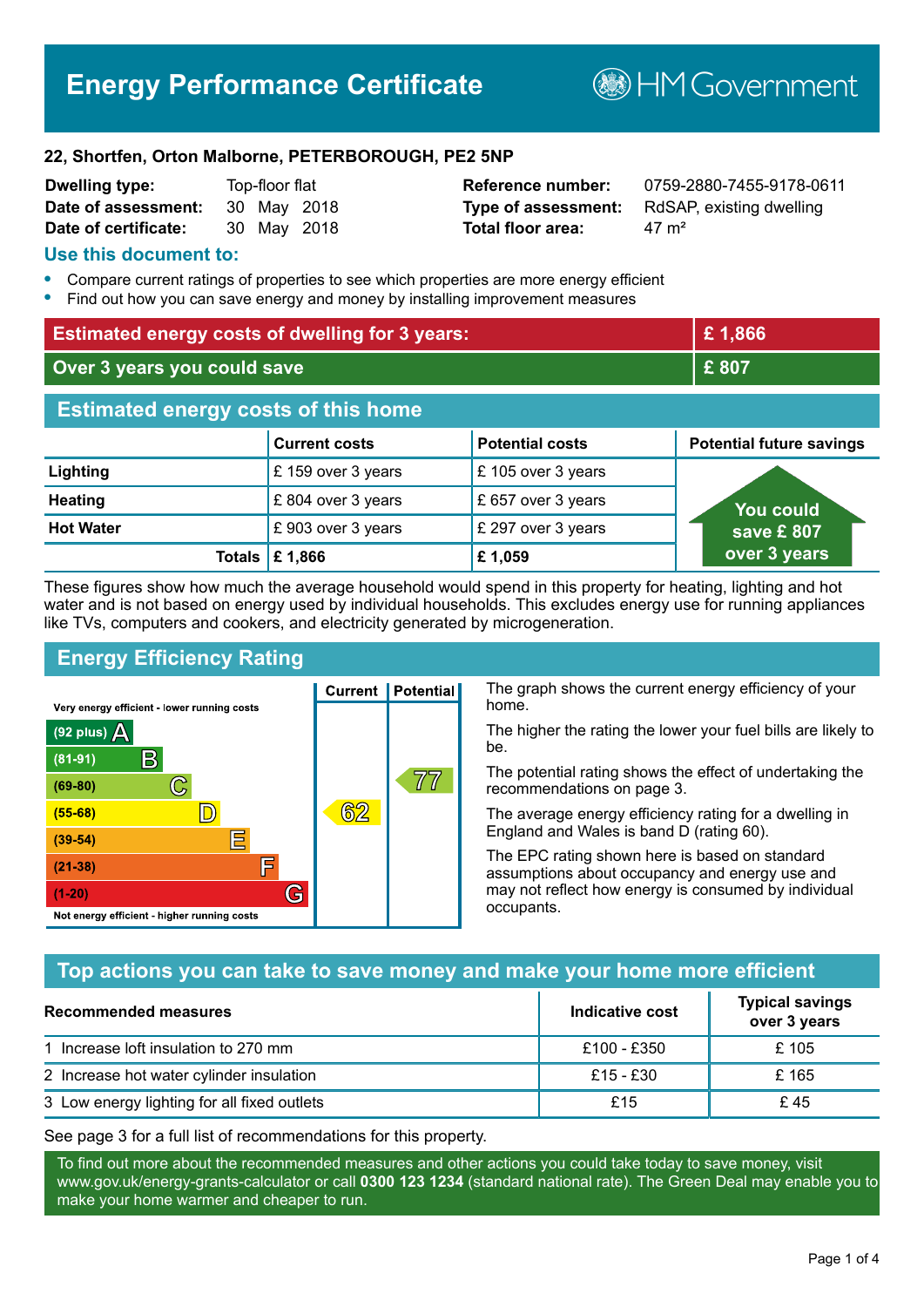**Energy Performance Certificate**

## **Summary of this home's energy performance related features**

| <b>Element</b>        | <b>Description</b>                                   | <b>Energy Efficiency</b> |
|-----------------------|------------------------------------------------------|--------------------------|
| Walls                 | Timber frame, as built, partial insulation (assumed) | ★★★☆☆                    |
| Roof                  | Pitched, 100 mm loft insulation                      | ★★★☆☆                    |
| Floor                 | (another dwelling below)                             |                          |
| Windows               | Fully double glazed                                  | ★★★☆☆                    |
| Main heating          | Boiler and radiators, mains gas                      | ★★★★☆                    |
| Main heating controls | Room thermostat only                                 | ★★☆☆☆                    |
| Secondary heating     | None                                                 |                          |
| Hot water             | From main system, no cylinder thermostat             | ★★☆☆☆                    |
| Lighting              | Low energy lighting in 50% of fixed outlets          | ★★★★☆                    |

Current primary energy use per square metre of floor area: 329 kWh/m² per year

The assessment does not take into consideration the physical condition of any element. 'Assumed' means that the insulation could not be inspected and an assumption has been made in the methodology based on age and type of construction.

#### **Low and zero carbon energy sources**

Low and zero carbon energy sources are sources of energy that release either very little or no carbon dioxide into the atmosphere when they are used. Installing these sources may help reduce energy bills as well as cutting carbon. There are none provided for this home.

## **Your home's heat demand**

For most homes, the vast majority of energy costs derive from heating the home. Where applicable, this table shows the energy that could be saved in this property by insulating the loft and walls, based on typical energy use (shown within brackets as it is a reduction in energy use).

| <b>Heat demand</b>           | <b>Existing dwelling</b> | Impact of loft<br>insulation | Impact of cavity<br>wall insulation | Impact of solid<br>wall insulation |
|------------------------------|--------------------------|------------------------------|-------------------------------------|------------------------------------|
| Space heating (kWh per year) | 2.467                    | (572)                        | N/A                                 | N/A                                |
| Water heating (kWh per year) | 4.035                    |                              |                                     |                                    |

You could receive Renewable Heat Incentive (RHI) payments and help reduce carbon emissions by replacing your existing heating system with one that generates renewable heat, subject to meeting minimum energy efficiency requirements. The estimated energy required for space and water heating will form the basis of the payments. For more information, search for the domestic RHI on the www.gov.uk website.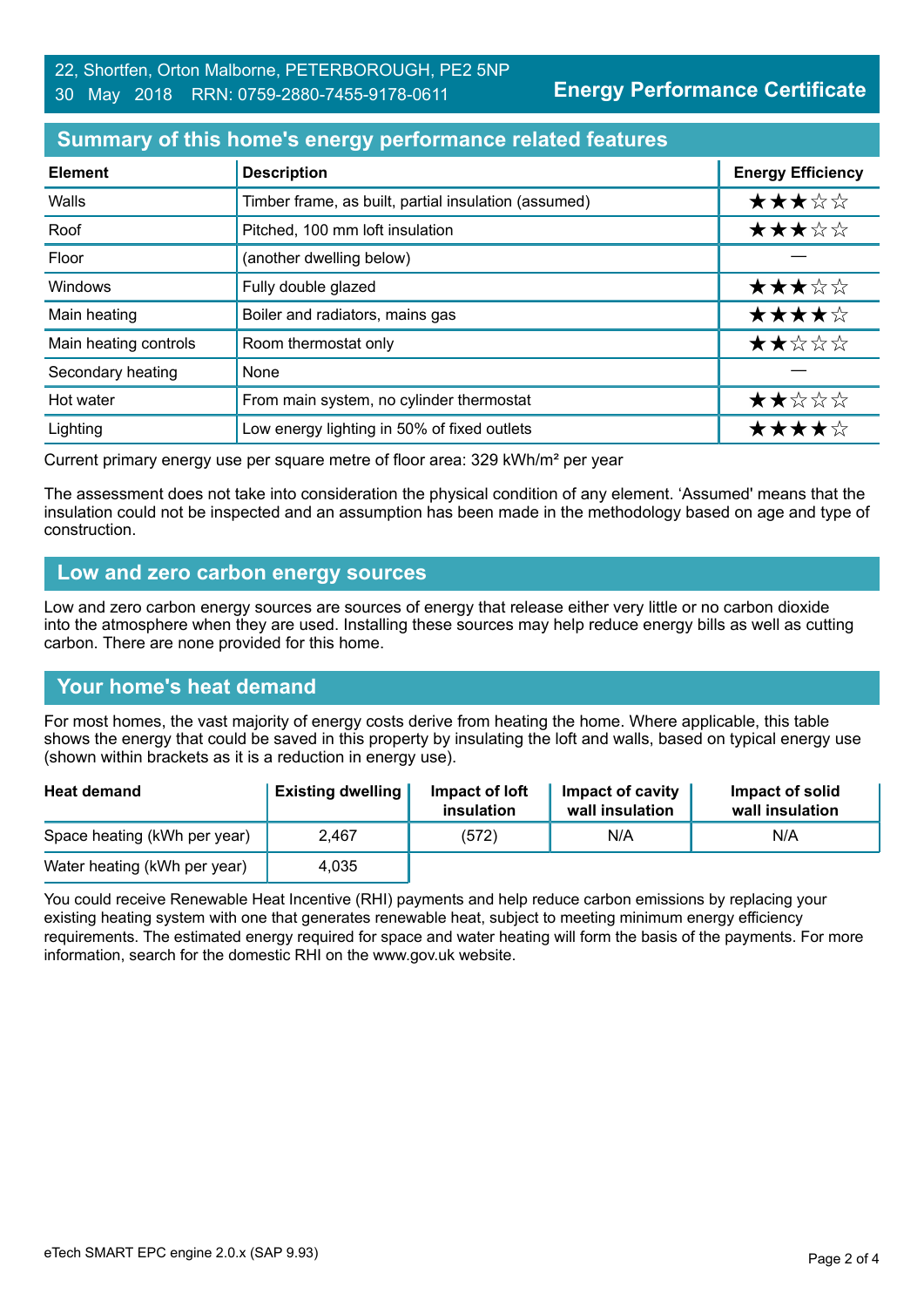#### 22, Shortfen, Orton Malborne, PETERBOROUGH, PE2 5NP 30 May 2018 RRN: 0759-2880-7455-9178-0611

### **Recommendations**

The measures below will improve the energy performance of your dwelling. The performance ratings after improvements listed below are cumulative; that is, they assume the improvements have been installed in the order that they appear in the table. Further information about the recommended measures and other simple actions you could take today to save money is available at www.gov.uk/energy-grants-calculator. Before installing measures, you should make sure you have secured the appropriate permissions, where necessary. Such permissions might include permission from your landlord (if you are a tenant) or approval under Building Regulations for certain types of work.

| <b>Recommended measures</b>               | Indicative cost | <b>Typical savings</b><br>per year | <b>Rating after</b><br>improvement |
|-------------------------------------------|-----------------|------------------------------------|------------------------------------|
| Increase loft insulation to 270 mm        | £100 - £350     | £ 35                               | D64                                |
| Increase hot water cylinder insulation    | £15 - £30       | £ 55                               | D67                                |
| Low energy lighting for all fixed outlets | £15             | £15                                | D68                                |
| Hot water cylinder thermostat             | £200 - £400     | £62                                | C72                                |
| Replace boiler with new condensing boiler | £2,200 - £3,000 | £102                               | C77                                |

### **Alternative measures**

There are alternative measures below which you could also consider for your home.

- **•** Biomass boiler (Exempted Appliance if in Smoke Control Area)
- **•** Air or ground source heat pump

**•** Micro CHP

## **Opportunity to benefit from a Green Deal on this property**

Green Deal Finance allows you to pay for some of the cost of your improvements in instalments under a Green Deal Plan (note that this is a credit agreement, but with instalments being added to the electricity bill for the property). The availability of a Green Deal Plan will depend upon your financial circumstances. There is a limit to how much Green Deal Finance can be used, which is determined by how much energy the improvements are estimated to **save** for a 'typical household'.

You may be able to obtain support towards repairs or replacements of heating systems and/or basic insulation measures, if you are in receipt of qualifying benefits or tax credits. To learn more about this scheme and the rules about eligibility, call the Energy Saving Advice Service on **0300 123 1234** for England and Wales.